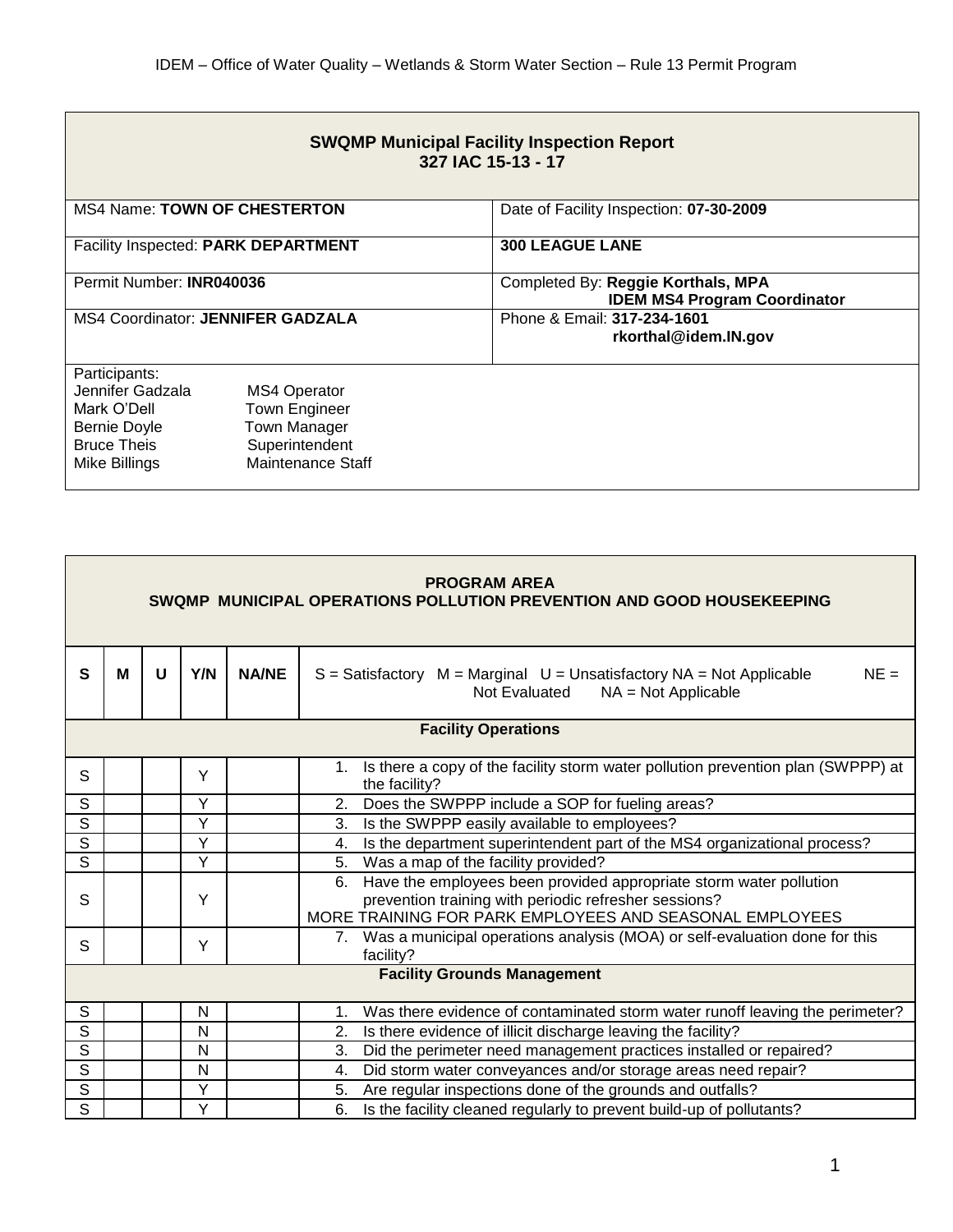|                                               |  |                     | <b>NA</b> | 7. Are storm drain inlets labeled and free of debris?                                            |  |  |
|-----------------------------------------------|--|---------------------|-----------|--------------------------------------------------------------------------------------------------|--|--|
|                                               |  |                     |           | NO STORM DRAINS - DETENTION BASIN                                                                |  |  |
|                                               |  |                     | <b>NA</b> | Are storm drain outlets labeled and free of debris?<br>8.                                        |  |  |
|                                               |  | N                   |           | 9.<br>Do discharges drain to the storm sewers?                                                   |  |  |
| $\mathbb S$                                   |  | Y                   |           | 10. Are outside dumpsters in proper condition with covers?                                       |  |  |
|                                               |  |                     | <b>NA</b> | 11. Are turf management practices in place for grass areas?                                      |  |  |
|                                               |  |                     | <b>NA</b> | 12. Is there a parking lot maintenance program in place at the facility?                         |  |  |
|                                               |  |                     | <b>NA</b> | 13. Is there an integrated pest management program in place for if applicable?                   |  |  |
| <b>Material Storage and Waste Management</b>  |  |                     |           |                                                                                                  |  |  |
| $\mathbb S$                                   |  | Υ                   |           | Are BMPs in place for waste materials removed from the operational areas?<br>1.                  |  |  |
| $\overline{S}$                                |  | Y                   |           | Are recycled materials disposed of in the proper manner?<br>2.                                   |  |  |
| S                                             |  | Υ                   |           | Are all containers properly labeled?<br>3.                                                       |  |  |
| S                                             |  | Y                   |           | Is secondary containment provided to prevent accidental loss of concentrated<br>4.<br>solutions? |  |  |
| $\overline{s}$                                |  | Y                   |           | 5.<br>Are all hazardous materials properly labeled and disposed of?                              |  |  |
|                                               |  |                     | <b>NA</b> | Is bulk bag storage regularly inspected for tares and leakage?<br>6.                             |  |  |
| S                                             |  | N                   |           | 7. Is there any evidence of contaminated materials being stored outside and not                  |  |  |
|                                               |  |                     |           | under cover?                                                                                     |  |  |
| S                                             |  | Y                   |           | 8. STOCKPILES: Are outdoor stockpiles properly managed?                                          |  |  |
|                                               |  |                     |           | <b>SMALL AREA</b>                                                                                |  |  |
|                                               |  |                     | <b>NA</b> | 9. SALT / SAND: Are deicing materials properly stored under cover?                               |  |  |
|                                               |  |                     | <b>NA</b> | 10. COMPOSTING: Is composting materials properly managed and contained?                          |  |  |
|                                               |  |                     |           | (leaves and grass)                                                                               |  |  |
|                                               |  |                     | <b>NA</b> | 11. If applicable, has a designated snow disposal area been established?                         |  |  |
|                                               |  |                     | <b>NA</b> | 12. Are pesticides, herbicides, and fertilizers used? Are BMPs in place? Are low                 |  |  |
|                                               |  |                     |           | phosphorous / no phosphorous fertilizers used?                                                   |  |  |
| <b>Fleet and Off-Road Vehicle Maintenance</b> |  |                     |           |                                                                                                  |  |  |
| S                                             |  | Υ                   |           | Is there a designated vehicle maintenance area at the facility?<br>1.                            |  |  |
| $\overline{s}$                                |  | $\overline{Y}$      |           | Have vehicle maintenance practices been implemented?<br>2.                                       |  |  |
|                                               |  | N                   |           | 3.<br>Do inside drains go to storm water conveyance?                                             |  |  |
|                                               |  |                     |           | TO DETENTION BASIN                                                                               |  |  |
| $\mathbb S$                                   |  | Υ                   |           | Do vehicle washout areas have BMPs in place?<br>4.                                               |  |  |
| $\mathbf S$                                   |  | Υ                   |           | Is used oil properly labeled, contained and disposed of?<br>5.                                   |  |  |
| S                                             |  | Υ                   |           | Is written documentation kept of vehicle maintenance, spills and clean-up in<br>6.               |  |  |
|                                               |  |                     |           | vehicle maintenance area?                                                                        |  |  |
| $\overline{s}$                                |  | Υ                   |           | Are spill kits located within the vehicle maintenance area?<br>7.                                |  |  |
|                                               |  |                     |           | <b>Fueling Facilities</b>                                                                        |  |  |
| ${\mathsf S}$<br>$\overline{s}$               |  | Υ<br>$\overline{Y}$ |           | Do fueling facilities have BMPs in place?<br>8.                                                  |  |  |
|                                               |  | Υ                   |           | Are fuel spill tracked and clean-up documented?<br>9.                                            |  |  |
| $\overline{\mathsf{s}}$                       |  | Υ                   |           | 10. Are regular inspections done of fueling terminals?                                           |  |  |
| $\overline{s}$                                |  |                     |           | 11. Are there spill kits available near fueling areas?                                           |  |  |
| S                                             |  | Υ<br>N              |           | 12. Is overflow protection installed for fuel tanks?                                             |  |  |
|                                               |  |                     |           | 13. Is there a cover over the fueling facility?                                                  |  |  |
|                                               |  |                     | <b>NA</b> | 14. Are storm drains located near the fueling station?<br>NO DRAINS - PERVIOUS SURFACE           |  |  |
| $\mathbb S$                                   |  | Y                   |           | 15. Is there proper signage at fueling sites?                                                    |  |  |
| $\overline{\mathsf{s}}$                       |  | Y                   |           | 16. Have all employees that use the fueling facility been properly trained?                      |  |  |
| $\overline{\mathsf{s}}$                       |  | Y                   |           | 17. Are fuel spills and clean-up activities documented?                                          |  |  |
|                                               |  |                     |           |                                                                                                  |  |  |